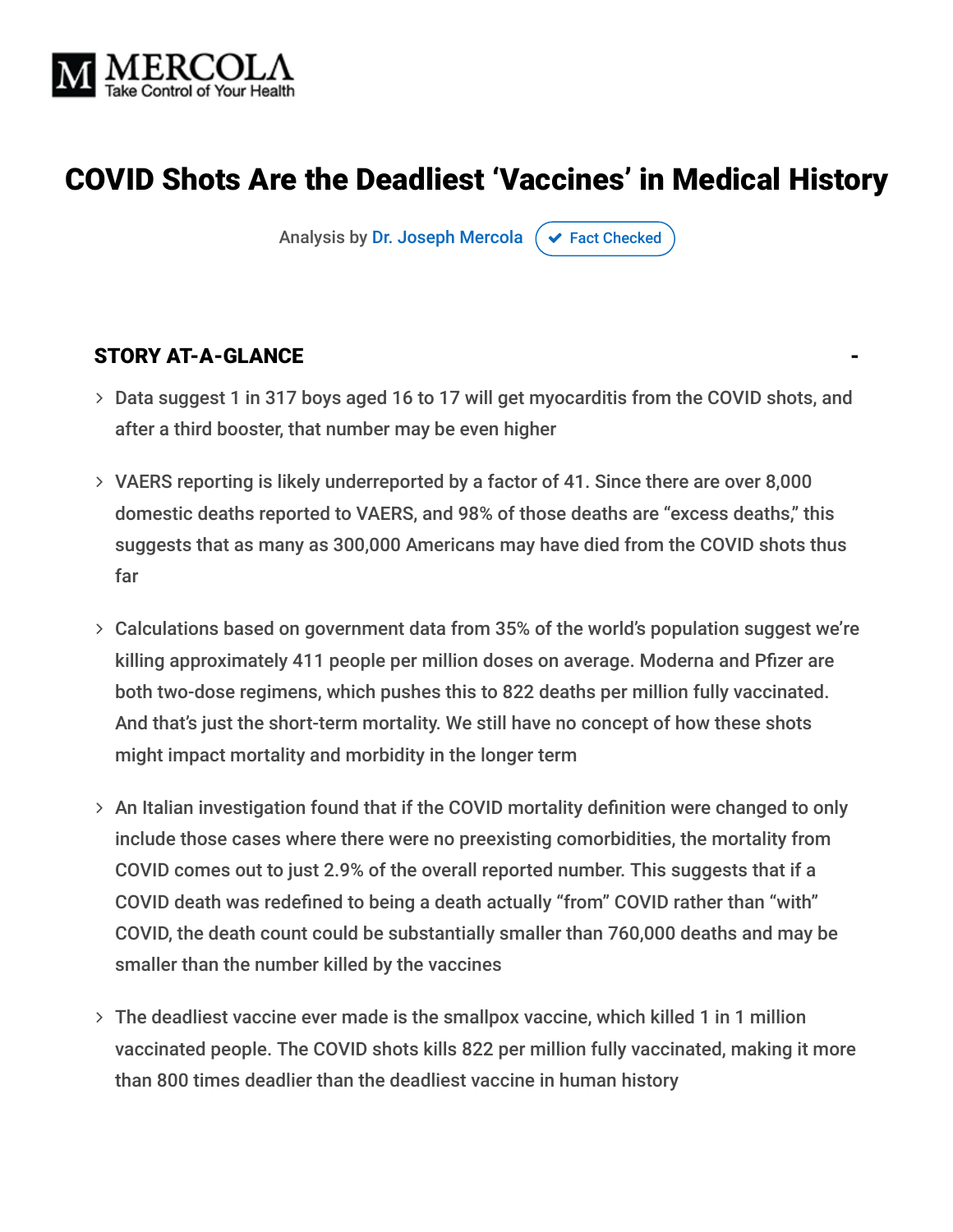In this interview, Steve Kirsch, executive director of the COVID-19 Early Treatment Fund, reviews some of the COVID jab data he's presented to the U.S. Food and Drug Administration and the Centers for Disease Control and Prevention during various meetings.

For example, during the September 17, 2021, FDA VRBPAC (Vaccines and Related Biological Products Advisory Committee) meeting,<sup>1</sup> Kirsch cited data suggesting 1 in 317 boys aged 16 to 17 will get myocarditis from the shots, and after a third booster, that number may be even higher. He also cited data showing the Pfizer shot kills far more people than it saves. I'll provide more details about that below.

Kirsch didn't come into this due to some preconceived opinion about vaccines. He and his family have all received two doses of the COVID jab. It wasn't until after the fact that he started hearing about problems from others that he started taking deep dives into the data. He explains:

*"After I got vaccinated, a woman asked me, 'Should I get vaccinated?' And I said, 'Of course, you should. This is the safest thing ever. Nobody's died and there are no side effects. You've got to get this modern technology.' I'm singing from the hymn book.*

*And then she said something that threw me off course because I said, 'Why are you asking such a stupid question?' And she said, 'Well, three of my relatives got the vaccine and they died within a week.' I said, 'No, no, that can't be true. There's no way that can happen.'*

*I'm trying to convince her that she's mistaken, that it must have been something else. I wrote her saying, 'Statistically, you can't have three people dying from the vaccine, which doesn't kill anyone.' And she wrote back and she said, 'Yeah, but they're dead.'*

*That was a game-changing moment for me ... but I was still in denial ... I was operating [from the position] that the FDA is still operating the same [conservative] way [they used to before], but they're not ... nor did I understand*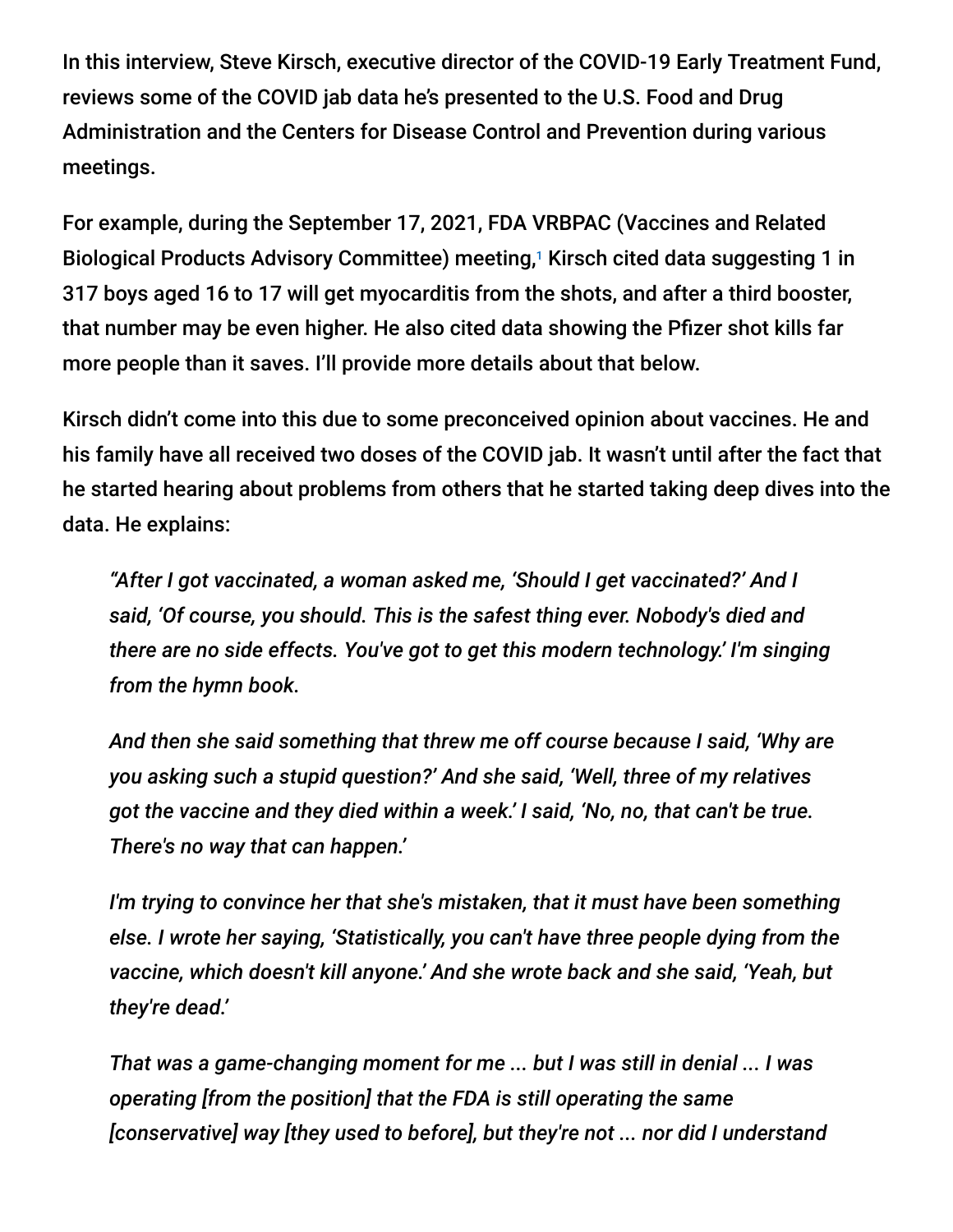*that the U.S. Centers for Disease Control and Prevention is now mission driven, and the mission is to get a needle in every arm. My trust was in the agencies.*

*The next incident involved my carpet cleaner, Tim Damroth. He showed up wearing a mask. And I'm saying, 'Hey, you should all get vaccinated. Once you get vaccinated you don't have to wear a mask.' And he said, 'Well, I did get vaccinated, but I had an extreme reaction. I had a heart attack two minutes after I got injected.' He also described that his wife had [developed] Parkinson's-like symptoms. Her left hand was shaking uncontrollably."*

## The Price Truth-Tellers Pay

The data are ultimately what convinced him that people must be told the truth about these shots because, without that, they cannot give informed consent. He's sacrificed a lot to do just that, including professional relationships and millions of dollars in lost income.

*"I basically put my life on hold and started looking in the various databases and talking to people to understand what was going on,"* Kirsch says. *"And every place I looked, [the truth] became more clear to me. And so, on May 25, 2021, I wrote this 250-page article for TrialSiteNews. It may be the longest article for TrialSiteNews ever published.*

*When I wrote that article, within a week, every member of my [COVID-19 Early Treatment Fund's] scientific advisory board quit — there were 14 scientists from all over the United States and in different fields with different expertise. They said I was 'an evil person' and that they never wanted to talk to me again in their life.*

*I pleaded with them, saying, 'Look, if I've got the analysis wrong, then tell why can't you tell me where I got it wrong.' And they wouldn't say anything. They just said, the vaccines are safe and I should be ashamed of myself."*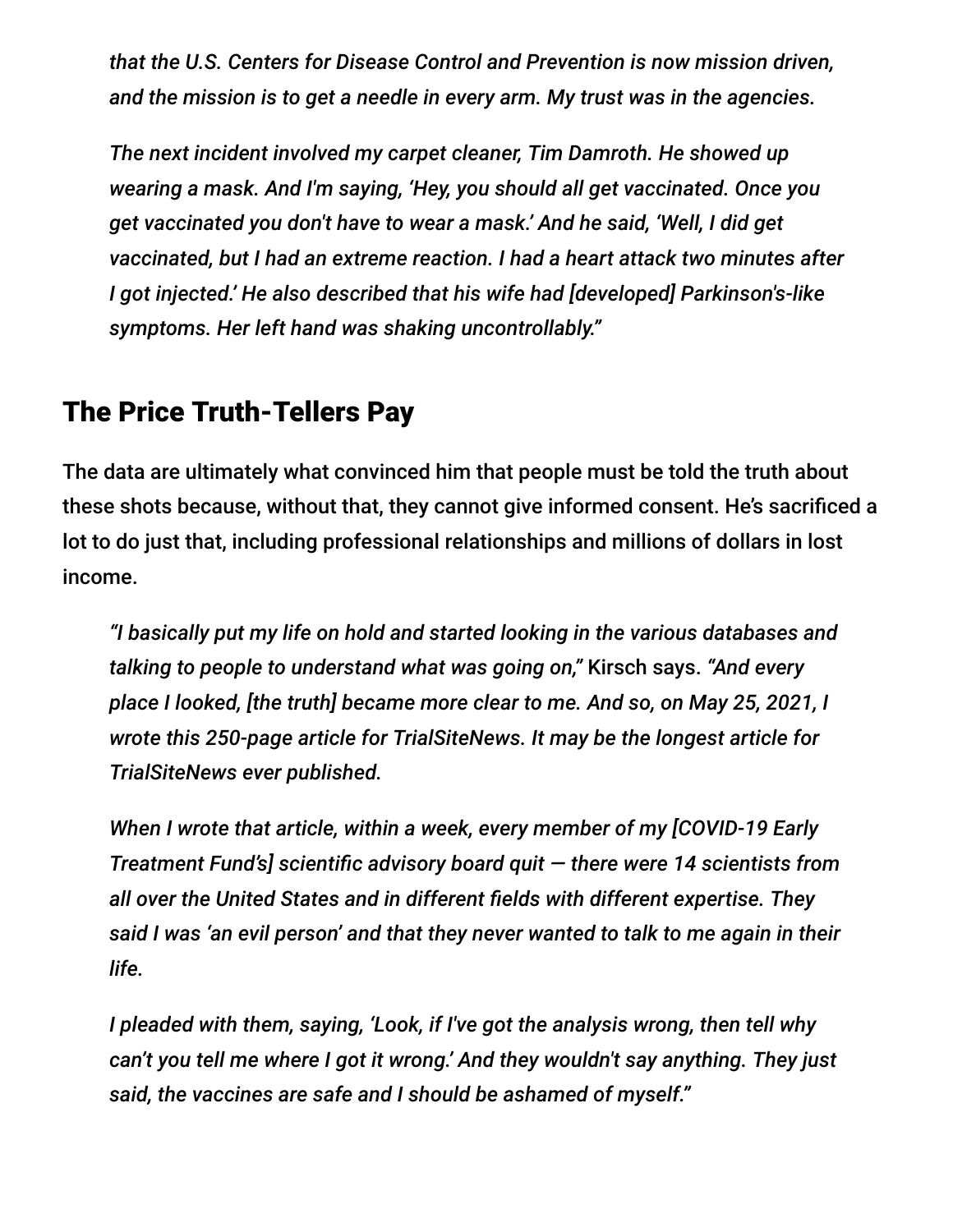Kirsch also created and submitted a 177-page PDF slideshow to the October 26, 2021, VRBPAC hearing, titled, "[Questions About the COVID Vaccine](https://www.skirsch.com/covid/VRBPAC-10-26-21.pdf)."<sup>2</sup> It's an absolute treasure trove of information and I would encourage you to review this great resource that he is updating in real time.

# VAERS Data Likely Off by Factor of 41

In his video, "Vaccine Secrets: COVID Crisis,"<sup>3</sup> the first episode of "The False Narrative Takedown Series," Kirsch explains how to estimate COVID jab mortality, which he and a team of statisticians have done based on a variety of sources, including but not limited to the U.S. Vaccine Adverse Events Reporting System (VAERS).

Kirsch estimates VAERS reporting is off by a factor of 41, and that anywhere from 150,000 to 300,000 Americans have died from the COVID shots.

*"We looked at eight different ways and VAERS is just one of the ways. So, when people say, 'You can't use VAERS for this, you can't [calculate] causality [based on VAERS data], I'm saying, 'Fine. We got the same answer using seven other ways.*

*In the VAERS analysis, we determined that VAERS was under-reported by a factor of 41, which is quite reasonable ... Ten years ago we had a system where we could actually discover all the unreported things in VAERS, and they discovered VAERS was severely underreported by as much as 95 times. Vaccines that we thought were safe, they're not safe at all. So, what did they do? They killed the project.*

*So, the reason that we have such a bad system today is that it is intentional. If we had a good system, it would show all the flaws for all of these vaccines that we've been giving people."*

The system is clearly intentionally designed from a technical standpoint to radically decrease the number of cases entered. It takes more than 30 minutes to complete a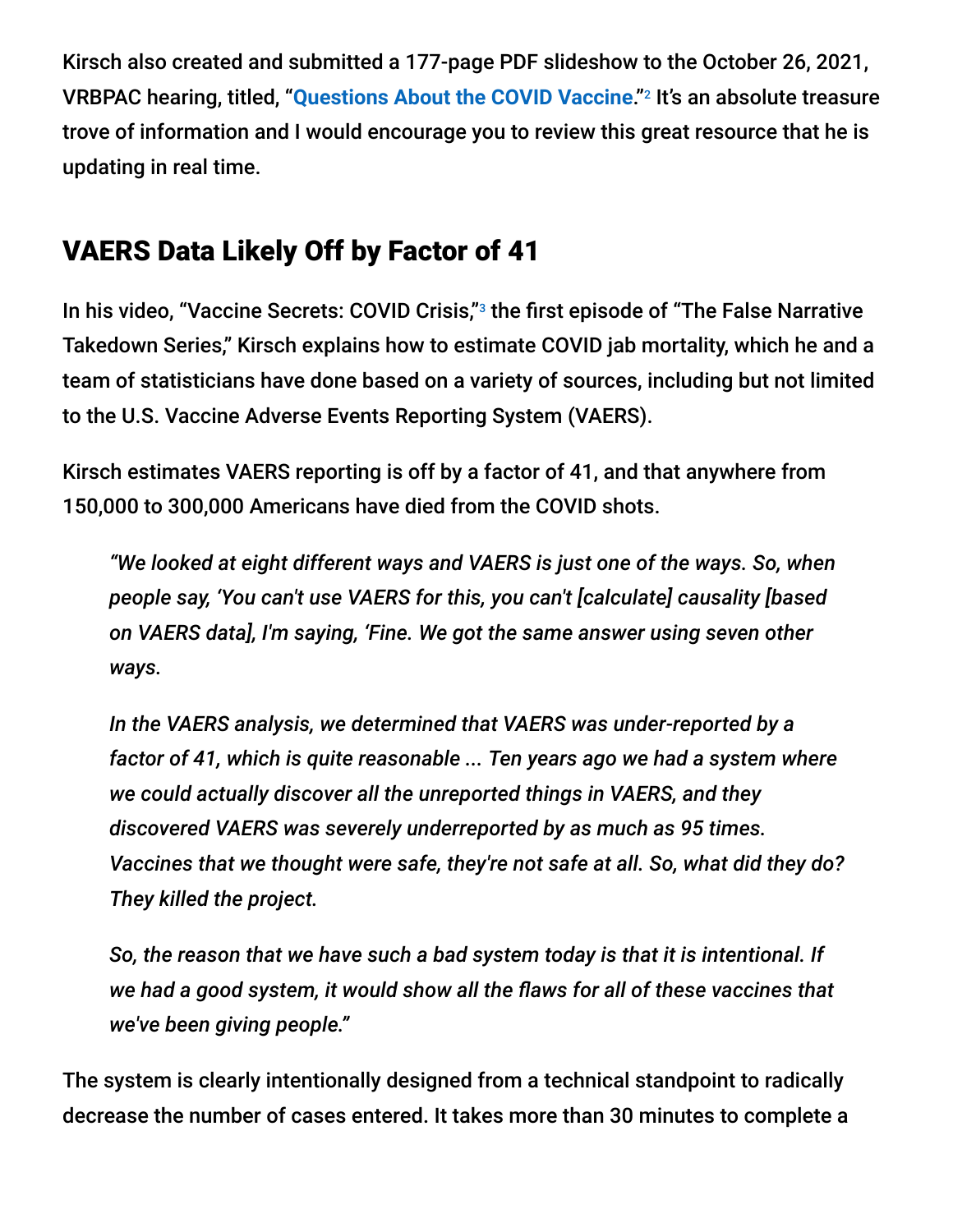single report and you can't save it until completed, so if you walk away and get timedout, you have to start all over.

Kirsch knows a neurologist in California who claims to have 2,000 COVID jab-injured patients (out of a client base of 20,000), but she's only filed two reports to VAERS. She doesn't have time for the rest. So, she's under-reporting by a factor of 1,000. Also, while doctors are required by law to file adverse event reports, there's no enforcement, and no punishment for not filing.

It is also important to note that no one is paid to enter this data. That could be a part time job for most clinicians, were they to responsibly report all the side effects and deaths.

# COVID Shots Are Far Deadlier Than the Infection

Overall, his team's calculations suggest we're killing 411 people per million doses (and remember Moderna and Pfizer are both two-dose regimens), worldwide. And that's just the short-term mortality. We still have no concept of how these shots might impact mortality in the longer term.

To put things into further perspective, October 21, 2021, an Italian investigation found that by changing the COVID mortality definition to only include cases where COVID-19 was the primary cause of death and there were no comorbidities decreased the death toll by 97%, from 130,000 to fewer than 4,000.

Kirsch believes the real death tally from COVID-19 in the U.S. may be about 50% of the reported number. This means about 380,000 Americans died from COVID-19 (rather than with COVID), whereas the COVID "vaccine" has killed as many as 300,000. In other words, it's possible that the cure may be worse than the disease.

# COVID Shot Is the Deadliest 'Vaccine' Ever Created

It gets even worse though. In Pfizer's children's trial, one of the participants, 12-year-old Maddie De Garay, suffered a number of devastating events, including paralysis. This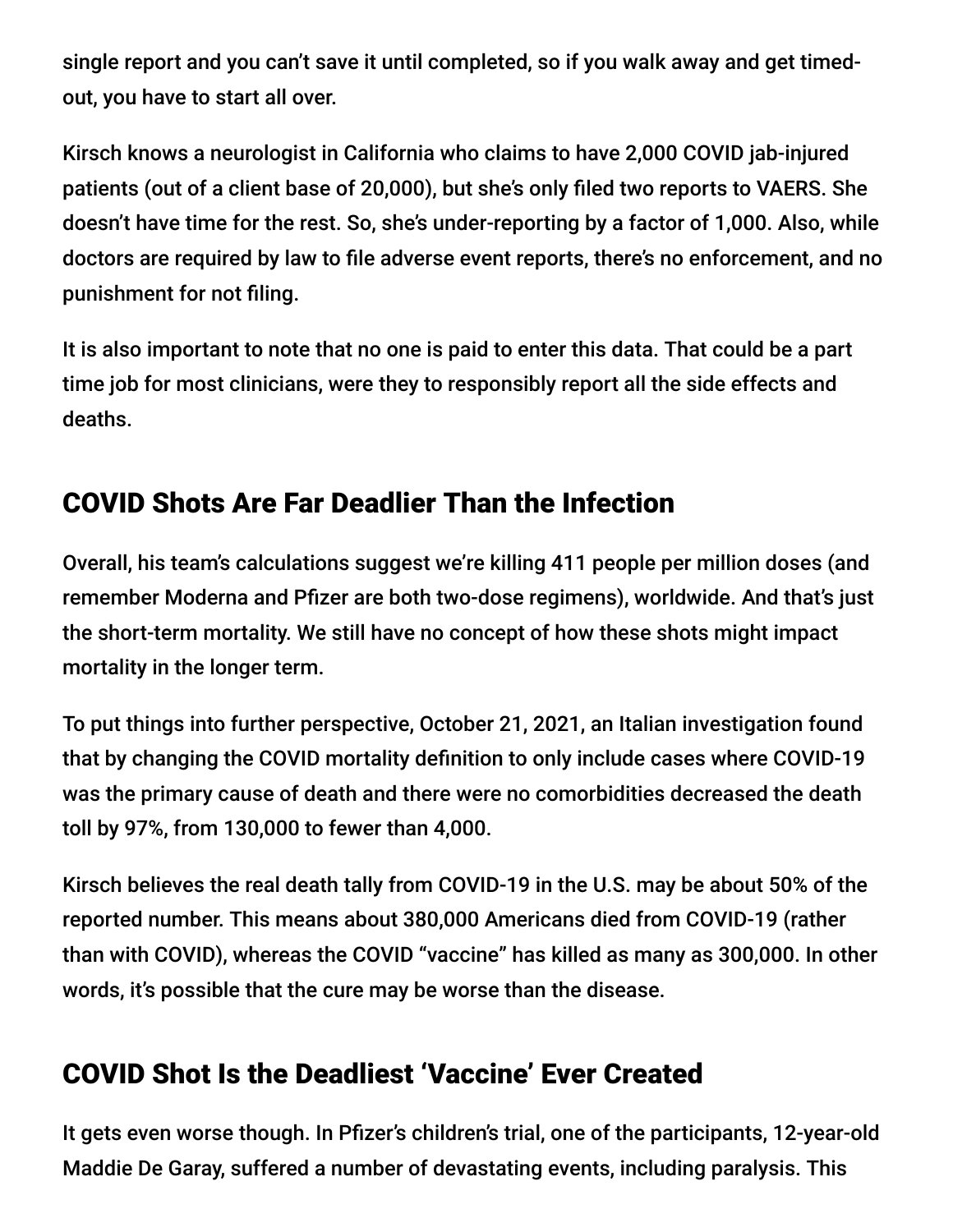side effect was misreported, however, and put down as "abdominal pain." Neither the FDA nor the CDC has investigated the case, despite promising to do so. Pfizer has refused to investigate it as well.

**<sup>66</sup>** These COVID vaccines are over 800 times deadlier<br>than the deadliest vaccine in human history. So, this **than the deadliest vaccine in human history. So, this isn't a close call. These vaccines are the deadliest vaccines ever created by man. And they're promoted as safe and effective. ~ Steve Kirsch"**

In the youth trial, 1 out of 1,131 children was paralyzed. Meanwhile, Pfizer's adult trial shows that the shot saves one COVID death for every 22,000 fully-vaccinated people. But for children, it's estimated we need to fully vaccinate over 630,000 kids to save one life. That means we may permanently disable as many as 557 kids per life saved. Meanwhile, there's not a single report of a healthy child dying from SARS-CoV-2 infection anywhere in the world.

This means the number needed to vaccinate to save one otherwise healthy child from COVID death is actually infinite, as they're not dying from COVID to begin with. There simply is no doubt that in children, the COVID shot is no benefit and all risk. Kirsch notes:

*"Dr. Paul Offit was interviewed 20 years ago on 'CBS 60 Minutes,' and he said the smallpox vaccine is so dangerous that we would never consider doing that in modern times. It's the most dangerous vaccine ever invented ... and the smallpox vaccines only kills one person per every million-people vaccinated, which is a lot.*

*You vaccinate 300 million people, you're going to kill 300 people. That is unacceptable according to Offit, but he just voted for a vaccine that kills 822 people per million fully vaccinated [assuming a two-dose regimen].*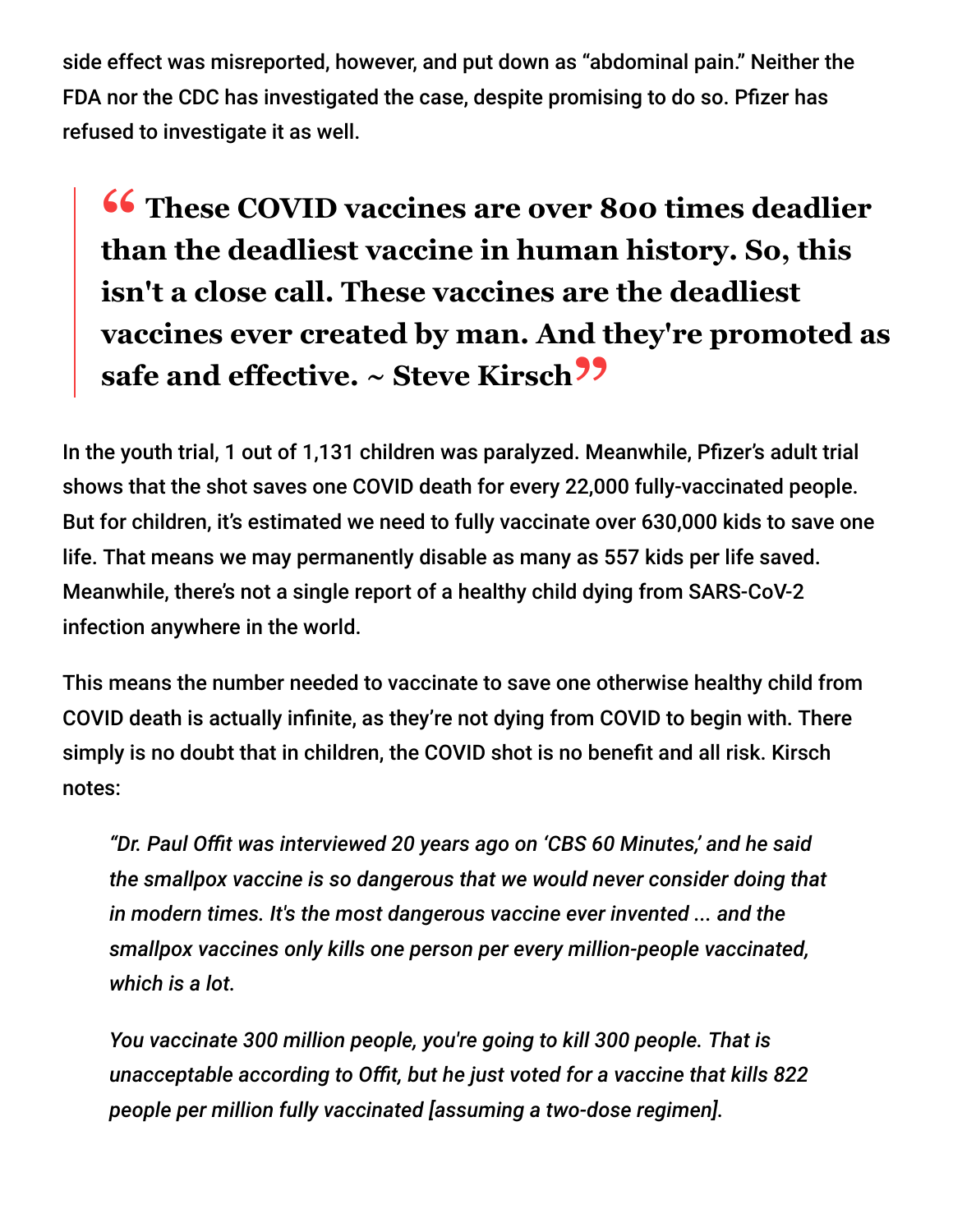*That means these COVID vaccines are over 800 times deadlier than the deadliest vaccine in human history. So, this isn't a close call. These vaccines are the deadliest vaccines ever created by man. And they're promoted as safe and effective."*

## COVID Shot Gets Deadlier the Younger You Are

Based on a request from Dr. Peter McCullough, Kirsch also analyzed COVID jab mortality based on age using the VAERS data. For 80-year-olds, he found we kill two people to save one. For 20-year-olds, we kill six to save one.

The younger you are, the greater the risk. The Kostoff analysis<sup>4</sup> found this general pattern as well. Ronald N. Kostoff is a research affiliate in Gainesville, Virginia, who in 2016 wrote an expert review on under-reporting of adverse events in the biomedical literature. 5

In a review published in October 2021, Kostoff found five elderly are killed by the shots for each elderly person saved, and the ratios get worse as you go down in age. That said, "the vaccines don't make sense for any age group, which is exactly the same thing I found independently," Kirsch says.

*"Nobody should get these vaccines. There is no cost-benefit analysis that I have seen that shows it is beneficial ... I mean, you're not going to take an intervention that is just as likely to kill you as to save you.*

*You want to take an intervention which is at least 10 times more likely to save you than to kill you, because it's an optional intervention. What kind of business do you have taking an intervention which has a marginal benefit for a completely unknown short- and long-term risk profile?*

*The other thing I want to say is that, the societal benefit argument, people are saying, 'You're selfish because you didn't get vaccinated.' Well, that's irrational.*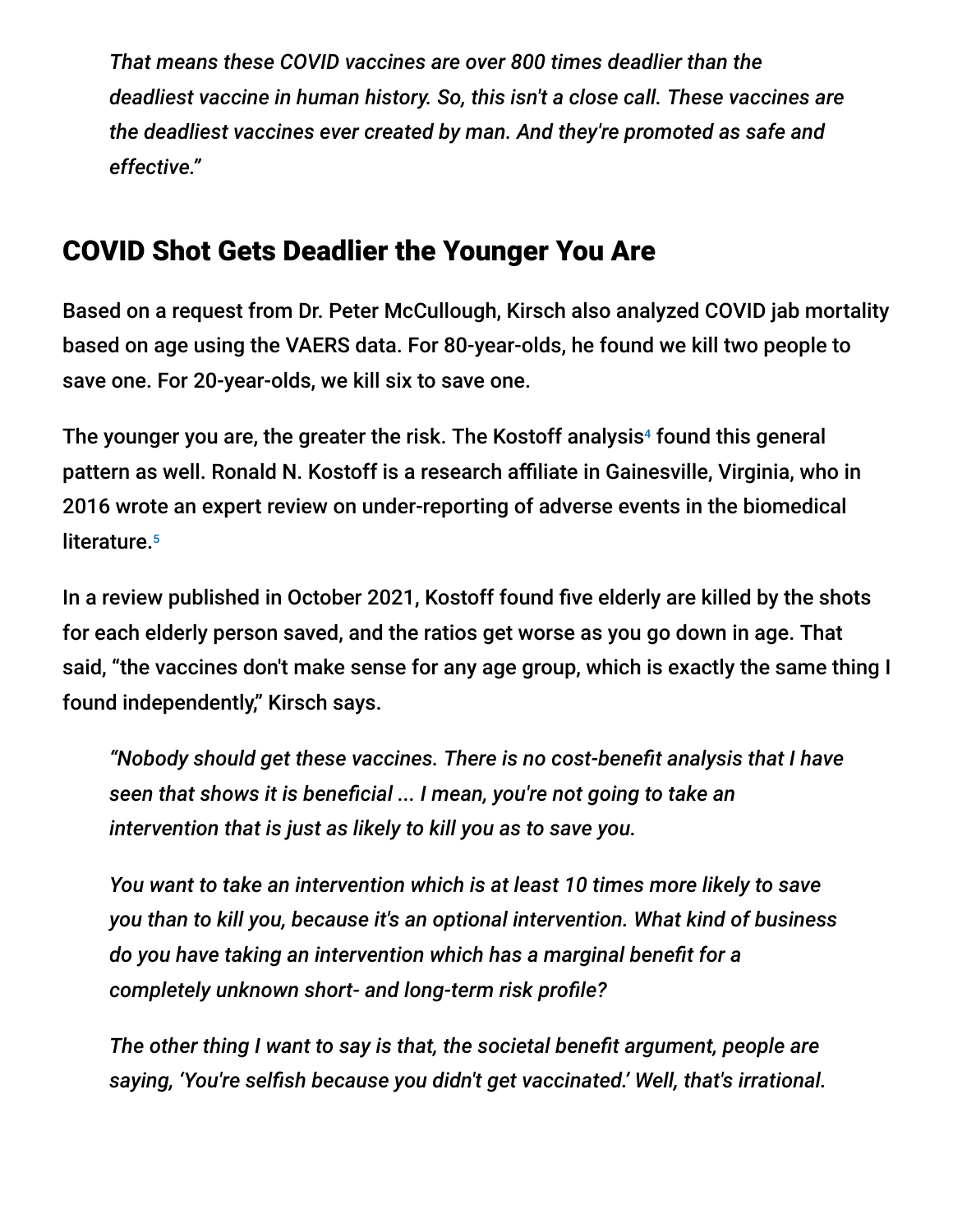*Have you ever seen a CDC analysis showing you the societal benefit of being vaccinated? It doesn't exist. And there's a reason it doesn't exist, because the societal benefit would be so tiny that it's ludicrous. Today, we know the vaccinated are as likely to spread the virus as the unvaccinated. So where is the societal benefit?*

*If there are no downsides [to the shot], then people would say, sure, maybe there's some societal benefit. I'll do that. But here your life is at stake and the data show that roughly 1 in 1,000 will get killed by these vaccines. So, if I say, hey, suppose sacrificing your life could save 100 person years (e.g., 10 people given another 10 years of life).*

*When I asked this live in a clubhouse room with a few hundred people, nobody raised their hand to volunteer to do that — to sacrifice their life to save 100 person years. And I said, 'OK, what about 1,000 person years? If you could sacrifice your life to save people 1,000 person years, would you do it? Nobody would do that. It's nonsensical.*

*We have a constitutional right to life ... And I don't think you're being selfish about it. You have a family, you have friends, you have loved ones, you have people you interact with ... Why would I ask you to sacrifice your life? To save people you don't know?*

*Everybody has their own special way that they contribute to society. Why would we ever ask somebody to [sacrifice their life for a potential social benefit]? Maybe we should ask Joe Biden, 'Joe, if you could give up your life to save 1,000 person-years, would you do that?' It would be very interesting to see what he says."*

## CDC Performs Statistical Magic, Again

Countering all of this data we have a recent CDC analysis,<sup>6</sup> which concluded that people who get the COVID shot are two-thirds less likely to die of any cause.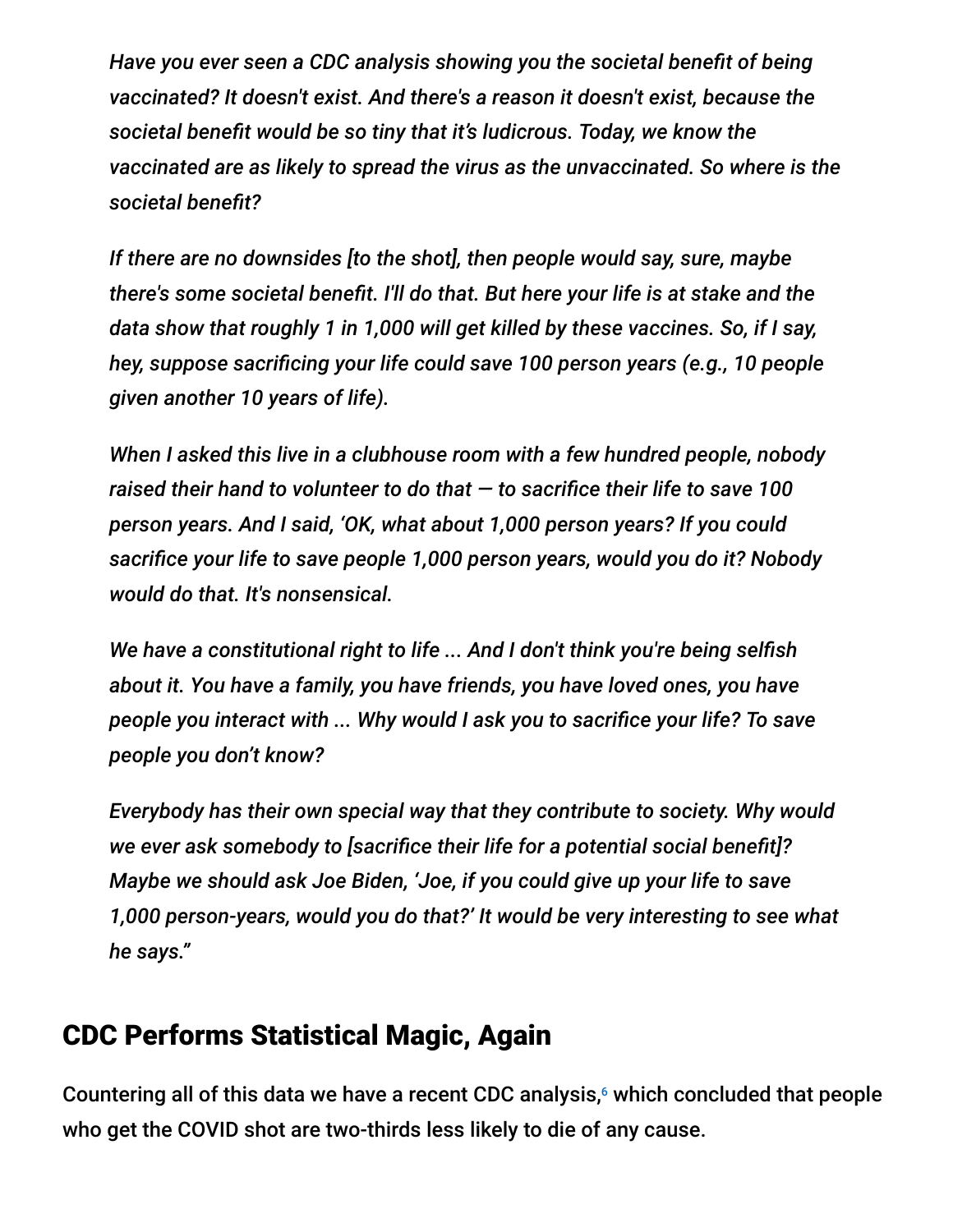*"I sent Janet Woodcock my deck of 180 questions. I said, 'Janet, I bet you can't answer any of these 180 questions. Doesn't this concern you?' She sends back an email saying, 'Look at the CDC analysis, showing that after you get the jab, there's this two-thirds drop in mortality.'*

*My friends and I, when we saw in that paper, we were laughing our heads off over here. The stats on 18- to 44-year-olds [show] 35% die from accidents. The rest die from disease — cancer, heart disease, whatever.*

*The only way to get a two-thirds reduction [in all-cause mortality] is if nobody dies from anything anymore — any disease — and we also reduce the number of accidents that they have ... This is the immortality drug. All kidding aside, there's no mechanism of action that could possibly justify that people are going to be better off from a health perspective after getting these vaccinations. Zero.*

*Nothing is improved. You are not immortal. You are just the opposite; your immune system is compromised. You're also more likely to get COVID. In the U.K., the government numbers show that 40-year-olds, after the honeymoon period is over, were more than twice as likely to get infected if they were vaccinated.*

*In the U.S., you have hospitals where you have a 50% community vaccination rate and the hospital admissions are 90% vaccinated people. You can't make these statistics up.*

*In fact, the CDC was confronted by these statistics by Aaron Siri, who wrote about it on his substack, and they just ignored them. So, they make up stuff [and] this paper shows the CDC can put out anything and as long as it has that little CDC logo on it, people are going to believe it no matter how ridiculous it is.*

*And nobody in the medical community criticized it. I wrote a very popular article about it on my substack entitled, 'FDA Discovers Fountain of Youth.'"*

## Biggest Fraud in History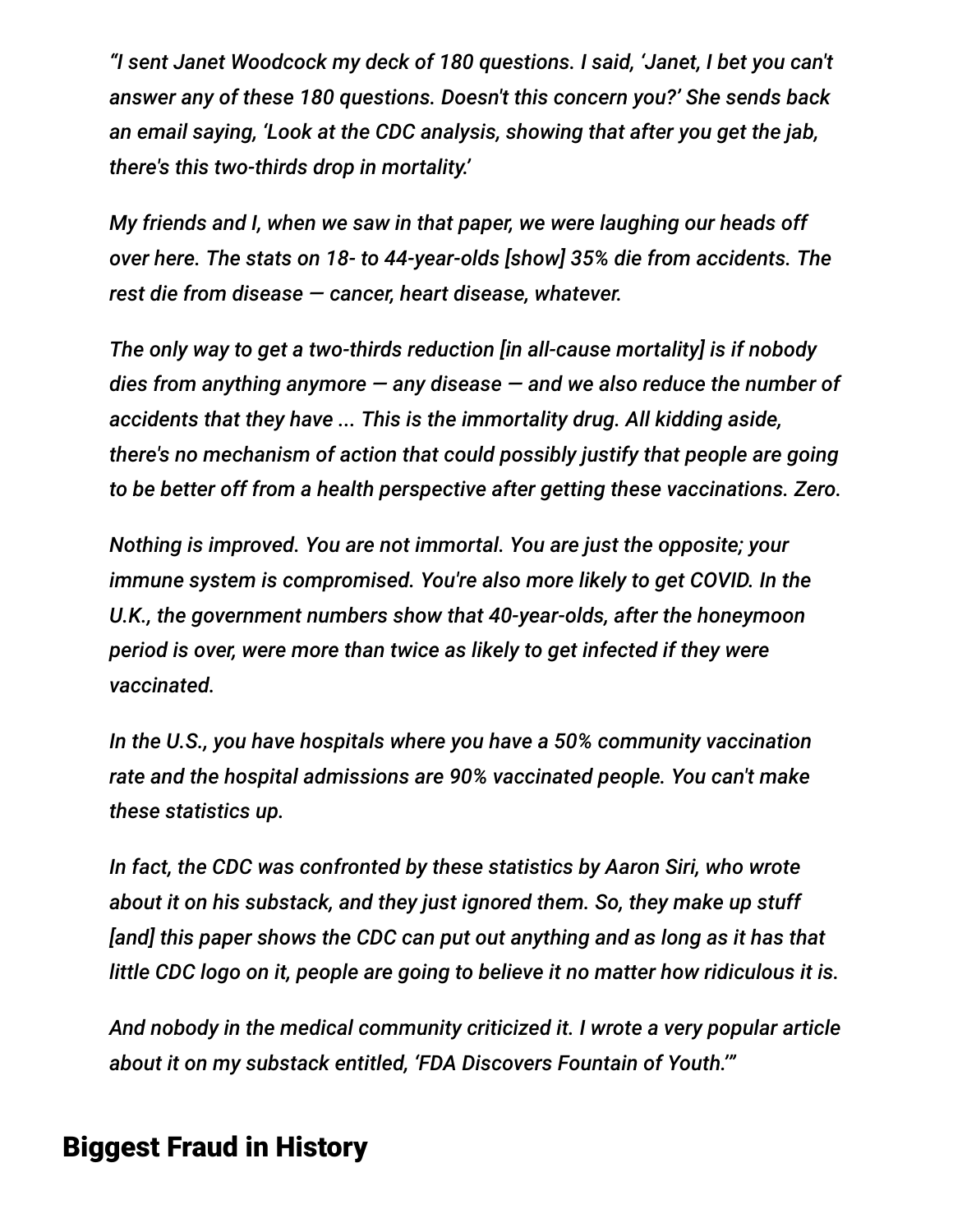All things considered, the COVID vaccination campaign is the biggest medical fraud in modern history. As Kirsch says, it's a house of cards, held together by belief in data that aren't there and avoidance of confronting the safety signals in the VAERS system and other studies that don't comport with the narrative.

They even avoided the determination of one of the world's top pathologists (Peter Schirmacher) that at least 30% to 40% of the deaths two weeks post-vaccine were caused by the vaccine. The still claim there are no deaths that have been attributed to the Pfizer or Moderna vaccines. That's ridiculous.

*"I've never seen anything like this, and I've never heard of anything like this because the conspirators who are telling this false narrative are all the threeletter agencies under the Department of Health and Human Services — the FDA, CDC and NIH.*

*They're all in on it, Congress is all in on it, mainstream media's all in on it, and the medical community is all in on it. They can't afford to back down now because they are in it too deep. It would be too embarrassing to them.*

*We have been saying for months, 'You guys have to look at the VAERS data,' and they have been ignoring and censoring us rather than engaging us with dialogue — and none of these people will engage us in dialogue.*

*We tell the so-called 'fact checkers' where to look and what questions to ask the CDC to verify our stories and they never follow up. The 'fact checkers' all refuse to get on a recorded phone or Zoom call since they don't want to be exposed as being biased.*

*One strategy for changing this is that we're going to run a series of ads. Each of the ads will feature a unique personality, like a Dr. Peter McCullough, a sports figure, doctors, victims and so on. They'll relate their personal anecdotes for what's happened to them. And they will say, 'Look, before you get vaccinated, check the facts. Listen to the other side of the story.'*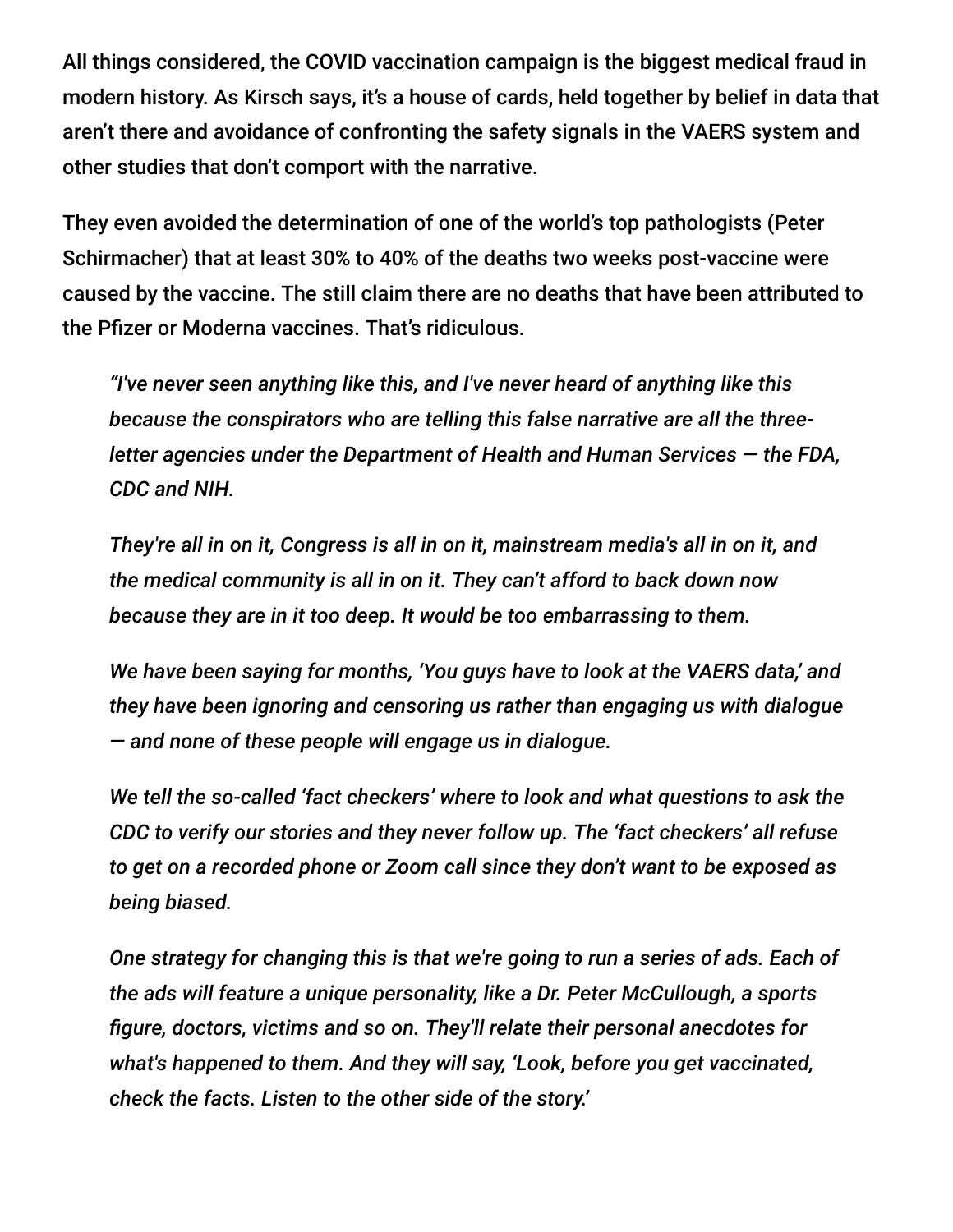*It's a reasonable ask. And we'll direct them where to go to hear the side of the story that the mainstream media aren't allowing them to hear. And then we let them make up their own mind. People aren't hearing the other side of the story, and the White House is helping suppress it. When the White House has a hit list of censorship, it's very clear what is going on. When in history have we done that?*

*Do you ever see McCullough on CNN? No, because they want to give you only one side and they're deliberately giving you only one side of it, and they know it. If they want to give the impression they are balanced, they'll pick someone who isn't an expert and interview them. Robert Malone is never going to be on CNN. Malone invented the mRNA vaccine and yet he doesn't qualify to talk about it on CNN?*

*America used to be a country that embraced a diversity of views, and you had freedom of speech, you had freedom to express your opinion. You had the freedom to tell the truth. No more. That freedom has been taken away.*

*If you don't agree with the mainstream narrative, you're silenced. And so, what we're going to do is run the series of ads, and we'll only be able to run it on alternate media because the mainstream media won't run our ads because the ads encourage people to hear the other side of the issue."*

## More Information

Again, you can download Kirsch's **[177-page PDF](https://www.skirsch.com/covid/VRBPAC-10-26-21.pdf)**, jam-packed with questions and data on the COVID "vaccine." I also urge you to review his "False Narrative Takedown" (TFNT) series, which you can find on **[his Rumble channel](https://rumble.com/user/stkirsch)**.

You can also peruse his website, **[skirsch.io](https://www.skirsch.io/)**, or follow him on his social media accounts, which include **[Twitter](https://twitter.com/stkirsch)**, **[Gab](https://gab.com/stkirsch)**, **[Telegram](https://t.me/stkirsch)** and **[LinkedIn](https://www.linkedin.com/in/stevekirsch)**. To keep on top of his latest investigations, you can subscribe to his **[Substack channel](https://stevekirsch.substack.com/)**. If you can afford it, consider signing up for a paid subscription. Select articles can also be found on **[TrialSiteNews](https://trialsitenews.com/author/skirsch/)**.